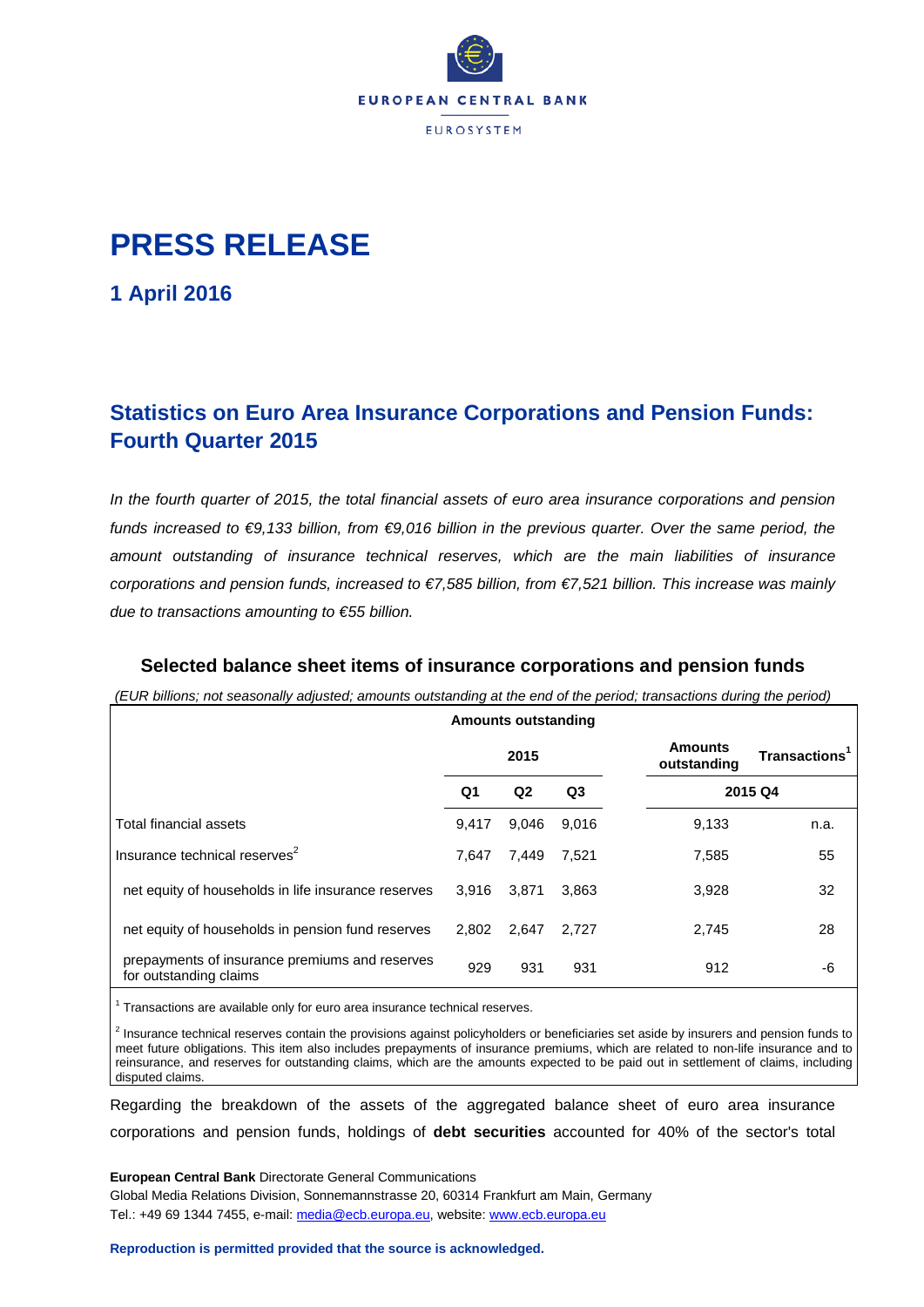financial assets at end-December 2015. The second largest category of holdings were **investment fund shares**, which contributed 28% to the total financial assets. Finally, **shares and other equity** accounted for 11% of the total financial assets.

Turning to transactions in the main breakdowns of the **insurance technical reserves**, the **net equity of households in life insurance reserves** increased by €32 billion in the fourth quarter of 2015. The **net equity of households in pension fund reserves** increased by €28 billion in the same quarter, while transactions in **prepayments of insurance premiums and reserves for outstanding claims** decreased by €6 billion.

Regarding the contributions of the two sub-sectors, **insurance corporations' total financial assets** accounted for €6,956 billion at end-December 2015, representing 76% of the aggregated balance sheet of the insurance corporations and pension funds sector, while the **pension funds' total financial assets** amounted to €2,176 billion.

**For media queries, please contact Alexandrine Bouilhet, tel.: +49 69 1344 8949.**

#### **Notes:**

*Further predefined tables, statistical data and methodological notes, as well as the advance release calendar, are available on the ECB's website a[t http://www.ecb.europa.eu/stats/money/icpf/html/index.en.html.](http://www.ecb.europa.eu/stats/money/icpf/html/index.en.html)*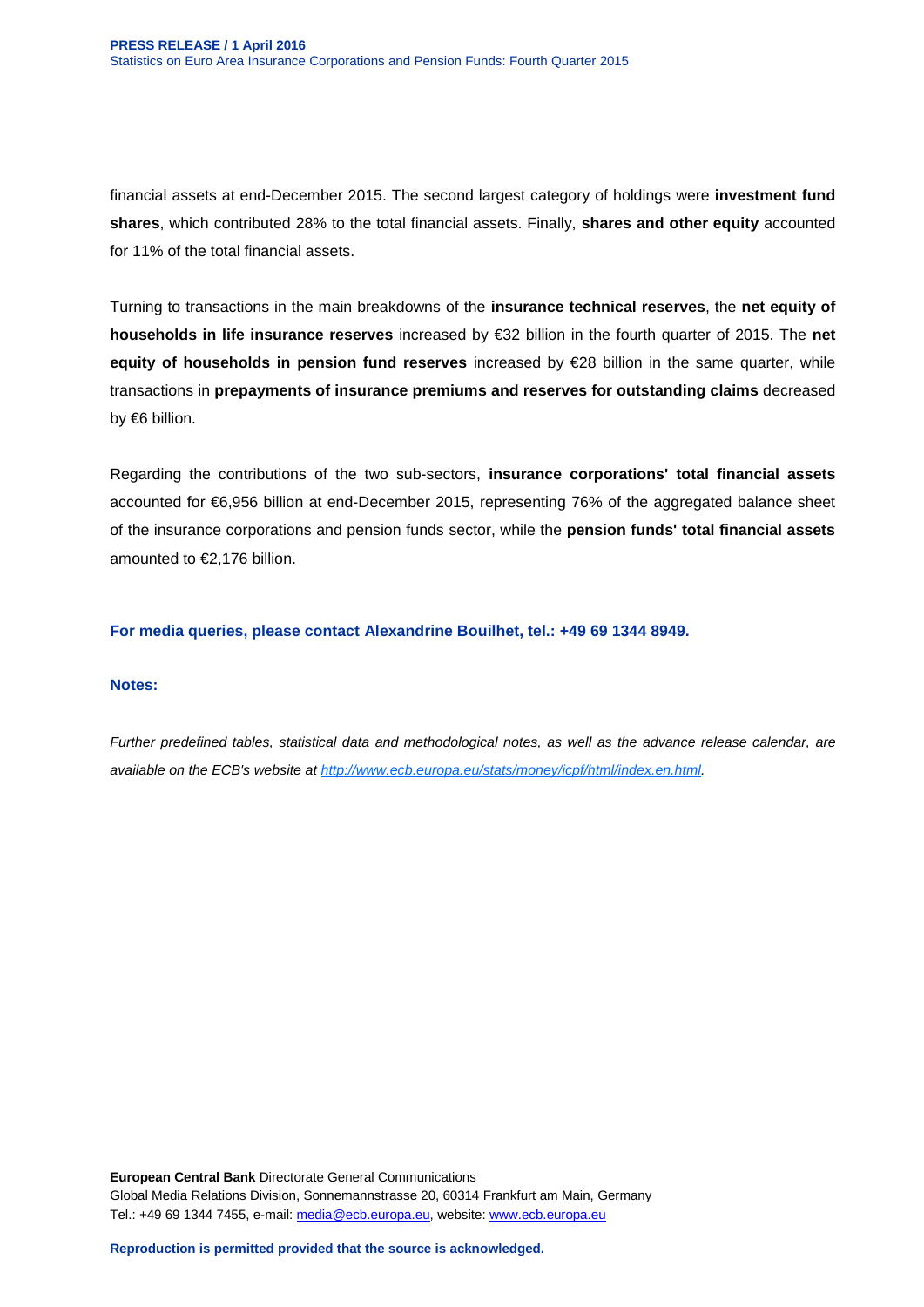#### **Table 1. Assets and liabilities of euro area insurance corporations and pension funds** (EUR billions; not seasonally adjusted; amounts outstanding at the end of the period 1) )

|                                                             | 2015 Q1   | 2015 Q2   | 2015 Q3   | 2015 Q4   |
|-------------------------------------------------------------|-----------|-----------|-----------|-----------|
|                                                             |           |           |           |           |
| <b>Total financial assets</b>                               | 9,417     | 9,046     | 9,016     | 9,133     |
| <b>Currency and deposits</b>                                | 755       | 735       | 723       | 714       |
| of which: Deposits with euro area MFIs                      | 698       | 679       | 669       | 659       |
| of which: Deposits with non-euro area residents             | 55        | 54        | 52        | 53        |
| Loans                                                       | 535       | 521       | 527       | 530       |
| To euro area residents                                      | 499       | 484       | 490       | 493       |
| <b>MFIs</b>                                                 | 20        | 19        | 18        | 18        |
| General government<br>Other financial intermediaries        | 152<br>35 | 152<br>23 | 152<br>27 | 150<br>26 |
| Insurance corporations and pension funds                    | 92        | 90        | 89        | 89        |
| Non-financial corporations                                  | 59        | 60        | 61        | 63        |
| Households                                                  | 141       | 141       | 143       | 146       |
| To non-euro area residents                                  | 36        | 37        | 37        | 37        |
| <b>Debt securities</b>                                      | 3,772     | 3,612     | 3,652     | 3,684     |
| Issued by euro area residents                               | 3,085     | 2,936     | 2,969     | 2,976     |
| <b>MFIs</b>                                                 | 703       | 687       | 680       | 675       |
| General government                                          | 1,848     | 1,731     | 1,767     | 1,767     |
| Other financial intermediaries                              | 284       | 273       | 274       | 281       |
| Insurance corporations and pension funds                    | 14        | 14        | 13        | 15        |
| Non-financial corporations                                  | 236       | 231       | 235       | 239       |
| Issued by non-euro area residents                           | 687       | 677       | 683       | 708       |
| Shares and other equity                                     | 986       | 976       | 959       | 999       |
| Quoted shares                                               | 433       | 424       | 399       | 432       |
| of which: Issued by euro area MFIs                          | 19        | 19        | 17        | 14        |
| Unquoted shares                                             | 554       | 552       | 560       | 568       |
| <b>Investment fund shares/units</b>                         | 2,574     | 2,505     | 2,451     | 2,534     |
| of which: Issued by euro area residents                     | 2,431     | 2,375     | 2,333     | 2,414     |
| Money market fund shares                                    | 108       | 102       | 107       | 95        |
| of which: Issued by euro area MFIs                          | 104       | 99        | 103       | 93        |
| Prepayments of insurance premiums and reserves              | 311       | 312       | 314       | 318       |
| for outstanding claims <sup>2)</sup>                        |           |           |           |           |
| of which: Euro area residents                               | 275       | 276       | 278       | 279       |
| Other accounts receivable/payable and financial derivatives | 375       | 284       | 281       | 260       |
| <b>Non-financial assets</b>                                 | 163       | 163       | 164       | 167       |
|                                                             |           |           |           |           |
| <b>Total liabilities</b>                                    | 8,968     | 8,690     | 8,743     | 8,815     |
| Loans                                                       | 312       | 303       | 293       | 295       |
| <b>Debt securities</b>                                      | 62        | 61        | 60        | 62        |
| Shares and other equity                                     | 609       | 591       | 589       | 606       |
| Quoted shares                                               | 186       | 161       | 159       | 178       |
| Unquoted shares                                             | 423       | 429       | 430       | 428       |
| <b>Insurance technical reserves</b>                         | 7,647     | 7,449     | 7,521     | 7,585     |
| Net equity of households in life insurance reserves         | 3,916     | 3,871     | 3,863     | 3,928     |
| Net equity of households in pension fund reserves           | 2,802     | 2,647     | 2,727     | 2,745     |
| Prepayments of insurance premiums and reserves              | 929       | 931       | 931       | 912       |
| for outstanding claims <sup>3)</sup>                        |           |           |           |           |
| Other accounts receivable/payable and financial derivatives | 338       | 285       | 280       | 266       |
| Net worth 4)                                                | 611       | 519       | 436       | 485       |
|                                                             |           |           |           |           |

Source: ECB.

1) Figures may not add up due to rounding.

2) Includes reinsurance.

3) Prepayments of insurance premiums are related to non-life insurance and to reinsurance. Reserves for outstanding claims are the amounts expected to be paid out in settlement of claims, including disputed claims.

4) The net worth is calculated as the difference between total assets (financial and non-financial) and liabilities, and may also reflect statistical discrepancies.